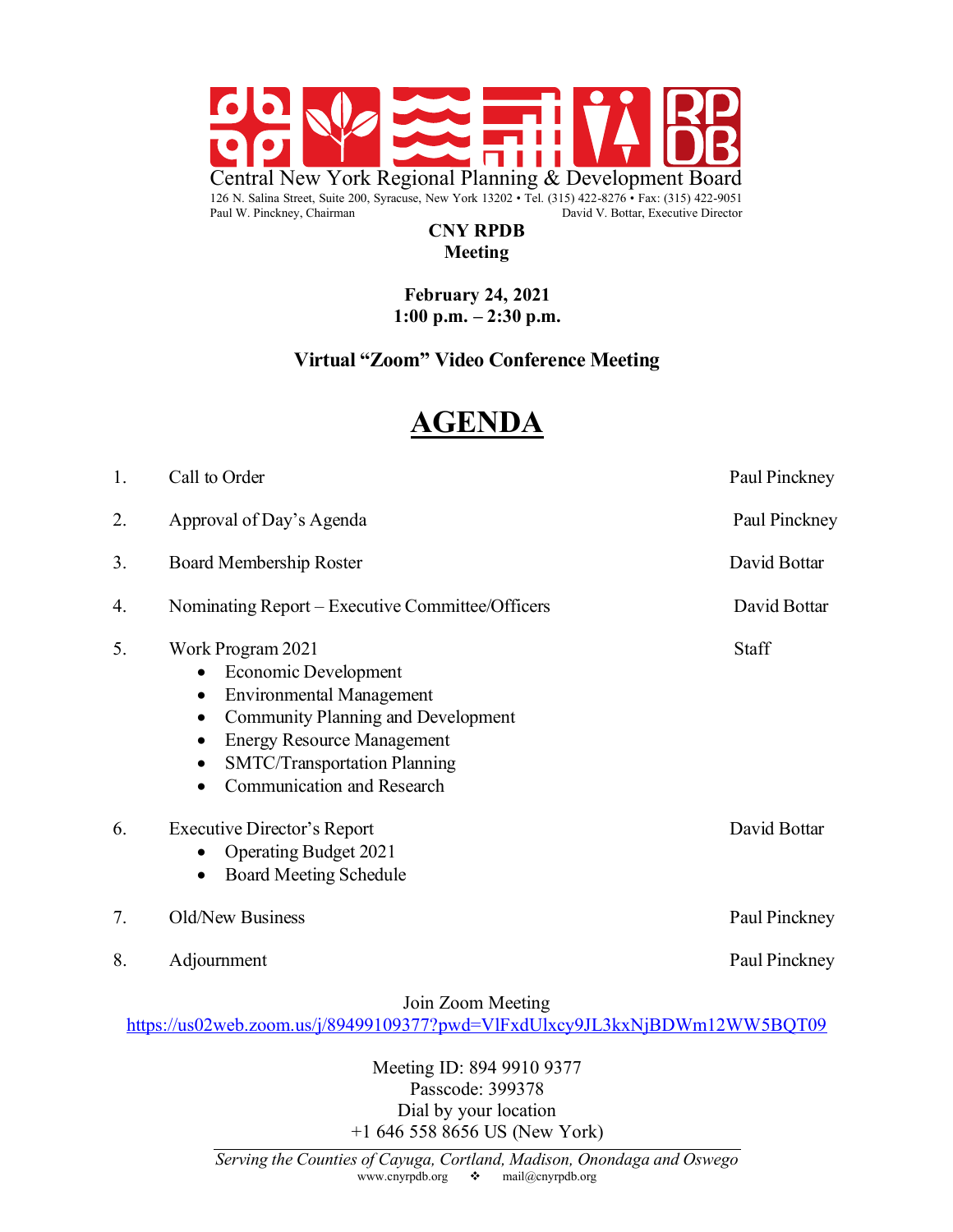

# **MINUTES**

### **Central New York Regional Planning and Development Board Board of Directors Meeting February 24, 2021**

### **ATTENDANCE**

**Board Members:** Keith Batman, Dan Dineen, Pamela Caraccioli, Edward Gilson, Paul Heider, Kipp Hicks, Scott Ingmire, Cydney Johnson, Julie Abbott-Kenan, David Knapp, Dan Kwasnowski, Steven Lynch, Mary Messinger, Paul Pinckney, Morris Sorbello, L. Michael Treadwell, Marty Voss, Steve Zabriskie

#### **Guests:** Mark Scimone

**Staff:** Kathy Bertuch, Tom Bardenett, David Bottar, Chris Carrick, Jeanie Gleisner, Bruce Keplinger, Amanda Mazzoni, Pat Wortley.

#### **1. CALL TO ORDER**

Paul Pinckney called the meeting to order at 1:00 pm and noted the meeting was being conducted as a virtual zoom meeting only.

#### **2. APPROVAL OF MEETING AGENDA AND MINUTES**

A motion was introduced and seconded to accept the agenda as presented; the motion was approved unanimously.

#### **3. BOARD MEMBERSHIP**

Mr. Bottar directed member's attention to a schedule that listed the Board membership roster for 2021 and noted there are currently three vacation positions that need to be filled.

#### **4. NOMINATING REPORT**

The next item discussed on the agenda was a Nominating report dated 2/17/21. The memorandum included the following list of Board members to serve as officers for 2021:

Chairman: Paul Pinckney, Cayuga County Vice Chair: Daniel Dineen, Cortland County Vice Chair: Mary A. Messinger, Madison County Vice Chair: Cydney Johnson, Onondaga County Secretary/Treasurer: L. Michael Treadwell, Oswego County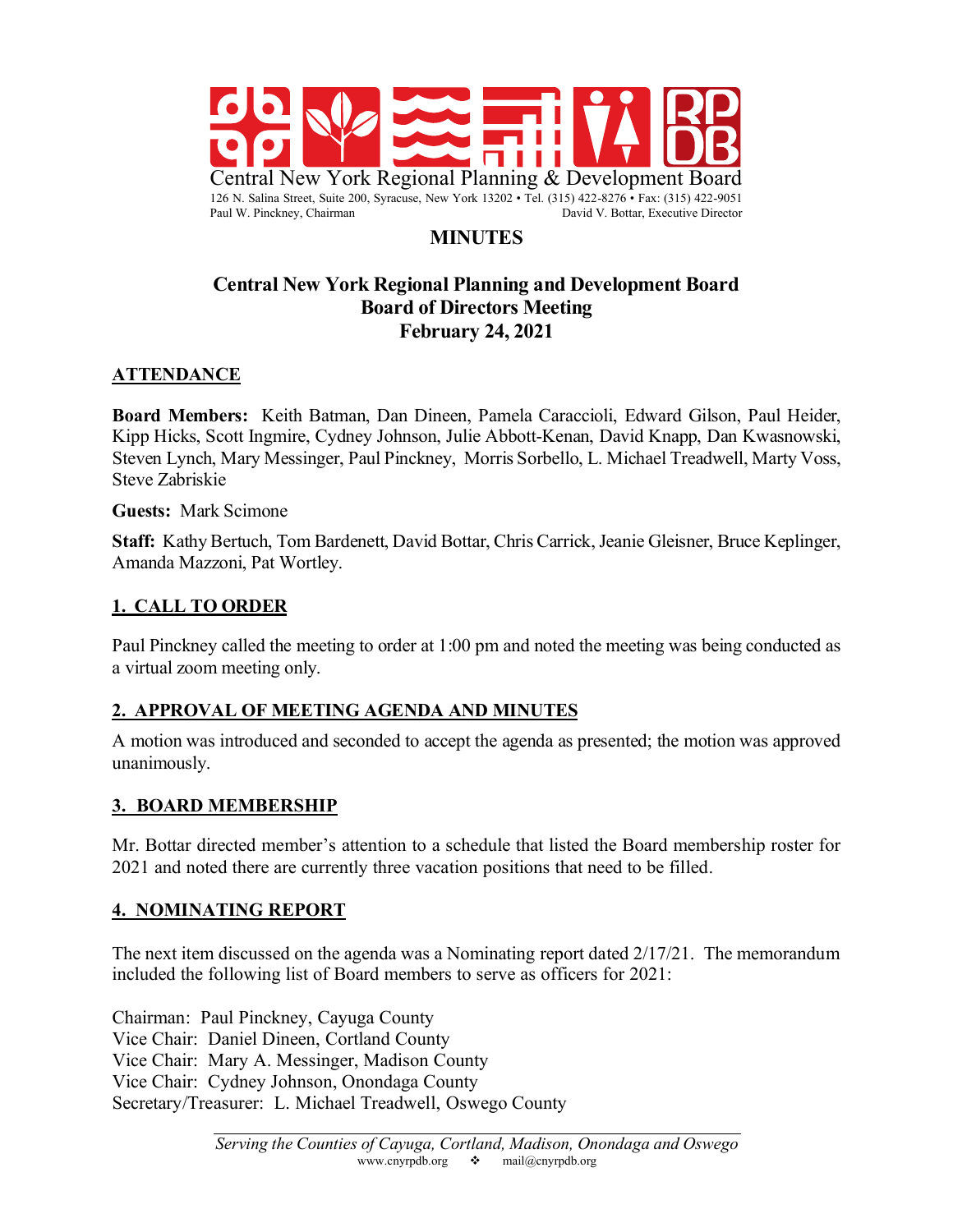Following a review, a motion was introduced and seconded to appoint the members listed in the Nominating report to serve as officers for 2021; the motion was approved unanimously.

### **5. STAFF PLAN AND WORK PROGRAM FOR 2021**:

The next item discussed on the agenda was a memorandum dated 1/01/21 which outlined the agency's proposed staff and work program for 2021. Following a review of this document, Mr. Bottar directed member's attention to a power point presentation which served as the general outline for presentations from the agency's program managers and staff about the planned work program for 2021.

Mr. Bottar provided a summary of the planned economic development program. It was noted the program will continue to consist of several key elements including project development, regional marketing and business recruitment, small business financing, and updating the project priority list in the CNY Comprehensive Economic Development Strategy.

Mr. Bottar noted that staff will also be directing attention to several key development and infrastructure projects in the region including expansion of public sewer service to the Aurelius Industrial Park in Cayuga County, development of the White Pine Commerce Park in the Town of Clay, the completion of public infrastructure sewer improvements to support a business expansion project in the Town of Dewitt. Mr. Bottar also noted the agency has embarked on a major regional broadband internet access study for the region in partnership with member counties and ECC Technologies, LLC. Mr. Bottar noted the agency's economic development program in being supported by supplemental federal EDA CARES Act funding that was awarded to the agency in July 2020.

Kathy Bertuch was introduced and provided a summary of the environmental program for 2021. Ms. Bertuch noted the program will consist of several components including watershed planning, grants assistance and management, stormwater and floodplain management, education, outreach, and training, and water resource data collection and analysis. Ms. Bertuch noted that the agency has received funding to complete work on several key projects including preparation of the Skaneateles Lake EPA 9-Element Watershed Management Plan, and update to the Oneida Lake Watershed Management Plan, and implementation of a demonstration program in partnership with the Cayuga Lake Inter-municipal Organization for Cayuga Lake. Also noted was work the agency is doing to complete a drinking water source protection plan for Otisco Lake.

Jeanie Gleisner was introduced and provided a summary of the proposed comprehensive planning program in 2021. In discussing this program, Ms. Gleisner noted that staff is planning to continue providing pre-development site planning and design work to support various building renovations, streetscape improvements, public waterfronts developments, and recreation infrastructure improvements in strategic locations around the region.

Ms. Gleisner continued her remarks by noting that staff will be working on several key community initiatives including a Walkable Owasco, Selkirk Point Revitalization and Redevelopment Master Plan, a NYS Restore funded mixed-use project in the City of Oneida. Reference was also made to work the agency has just initiated with the Town of Oswego to complete a local waterfront revitalization plan for the Town. Also noted were plans to continue working with representatives from Oswego County on efforts regarding Eastern Lake Ontario National Maritime Sanctuary